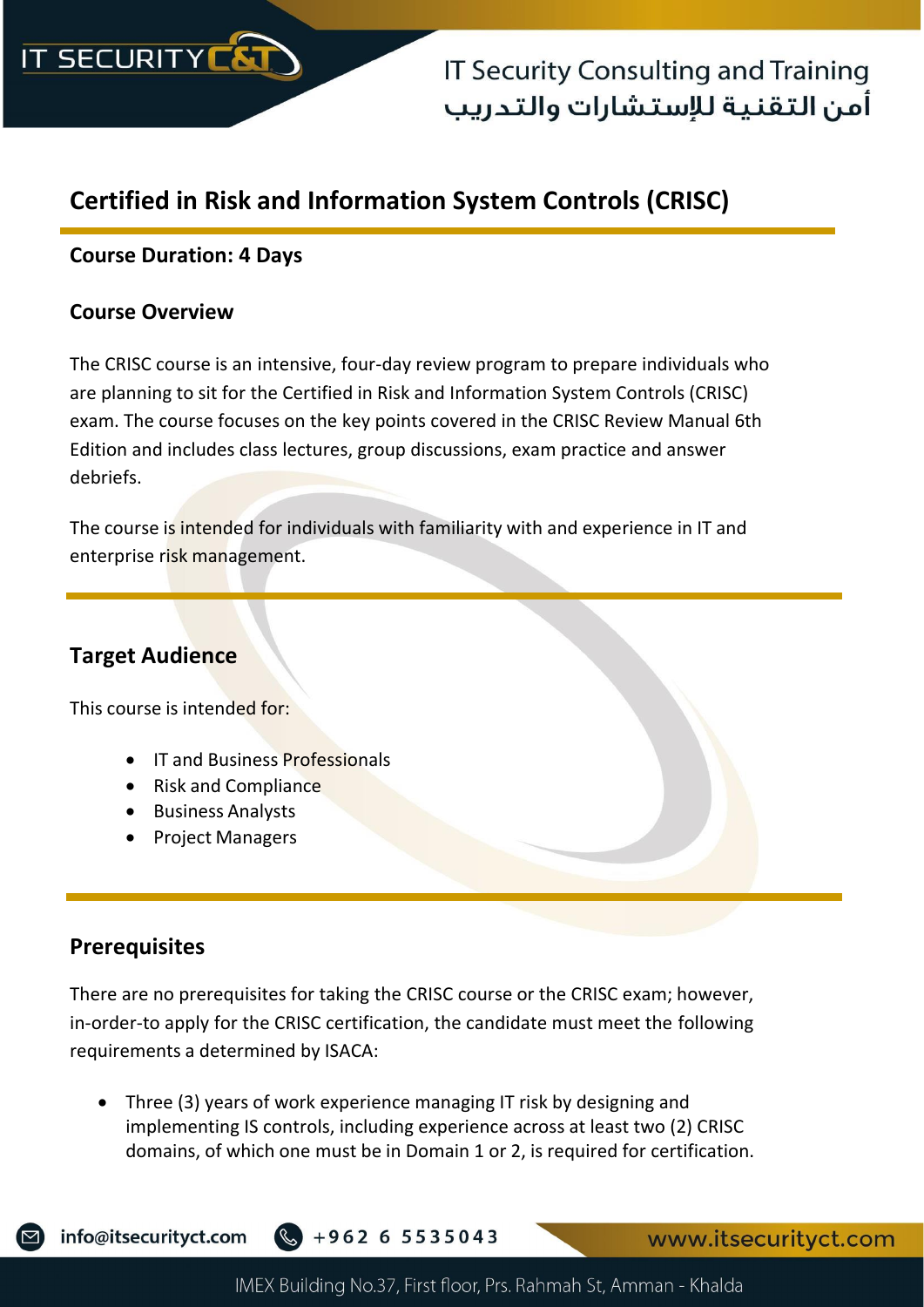

• There are no substitutions or experience waivers

## **Course Objectives**

On completion of this program, participants will be able to:

- Identify risks
- ssess current and potential risks
- Respond and Mitigate risks
- Ensure risk and control monitoring as risk reporting
- An understanding of the format and structure of the CRISC certification exam
- A knowledge of the various topics and technical areas covered by the exam
- Practice with specific strategies, tips and techniques for taking and passing the exam

## **Course Content**

#### **Domain 1 – Governance**

#### **Organizational Governance A**

- Organizational Strategy, Goals, and Objectives
- Organizational Structure, Roles, and Responsibilities
- Organizational Culture
- Policies and Standards
- Business Processes
- Organizational Assets

#### **Risk Governance B**

- Enterprise Risk Management and Risk Management Framework
- Three Lines of Defense
- Risk Profile
- Risk Appetite and Risk Tolerance
- Legal, Regulatory, and Contractual Requirements
- Professional Ethics of Risk Management

info@itsecurityct.com

 $\frac{1}{2} + 962655535043$ 

www.itsecurityct.com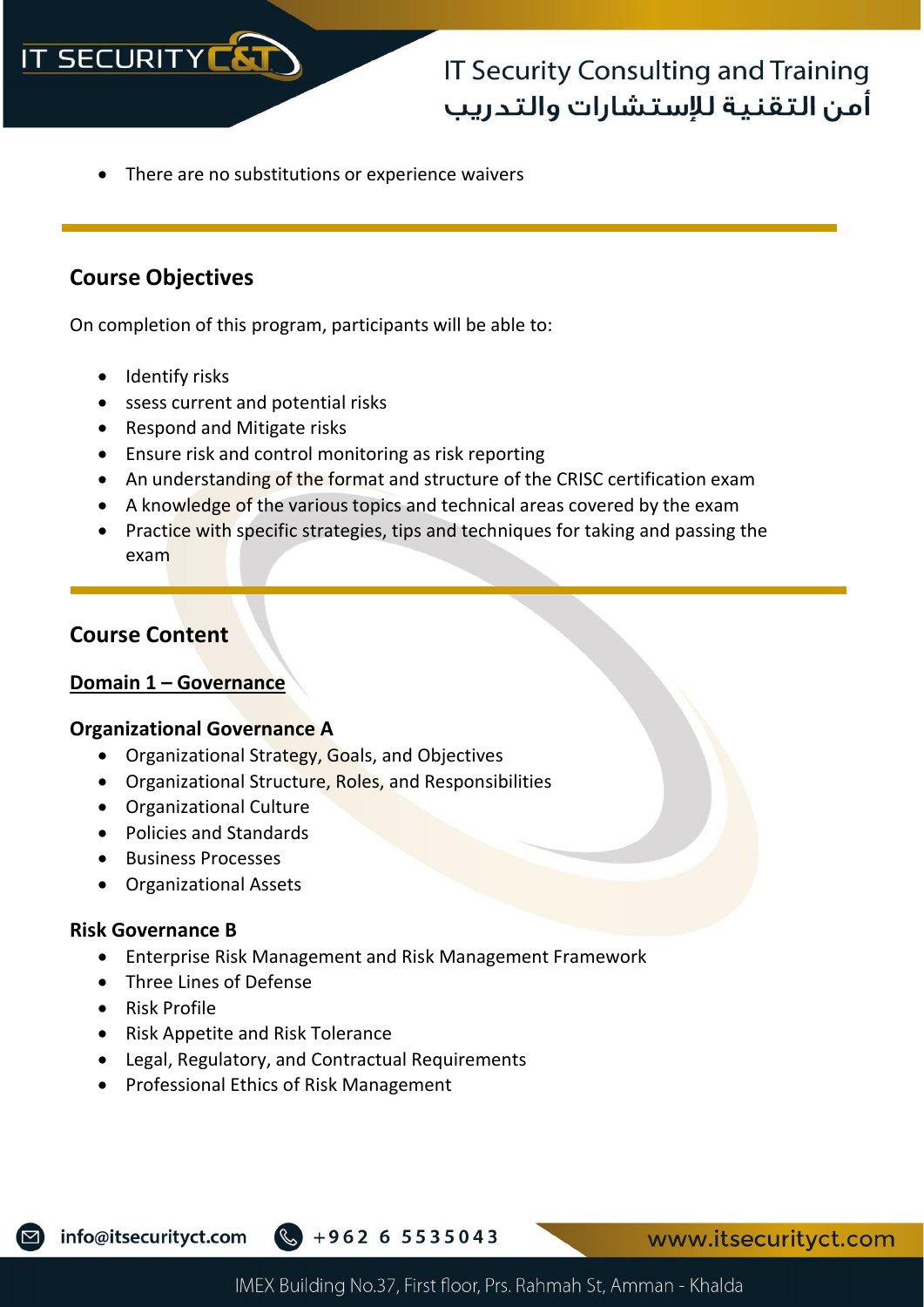

#### **Domain 2 – IT Risk Assessment**

#### **IT Risk Identification A**

- Risk Events (e.g., contributing conditions, loss result)
- Threat Modelling and Threat Landscape
- Vulnerability and Control Deficiency Analysis (e.g., root cause analysis)
- Risk Scenario Development

#### **IT Risk Analysis and Evaluation B**

- Risk Assessment Concepts, Standards, and Frameworks
- Risk Register
- Risk Analysis Methodologies
- Business Impact Analysis
- Inherent and Residual Risk

## **Domain 3 – Risk Response and Mitigation**

#### **Risk Response A**

- Risk Treatment / Risk Response Options
- Risk and Control Ownership
- Third-Party Risk Management
- Issue, Finding, and Exception Management
- Management of Emerging Risk

### **Control Design and Implementation B**

- Control Types, Standards, and Frameworks
- Control Design, Selection, and Analysis
- Control Implementation
- Control Testing and Effectiveness Evaluation

### **Risk Monitoring and Reporting C**

- Risk Treatment Plans
- Data Collection, Aggregation, Analysis, and Validation
- Risk and Control Monitoring Techniques
- Risk and Control Reporting Techniques (heatmap, scorecards, dashboards)
- Key Performance Indicators
- Key Risk Indicators (KRIs)
- Key Control Indicators (KCIs

info@itsecurityct.com

 $\frac{1}{2} + 962655535043$ 

www.itsecurityct.com